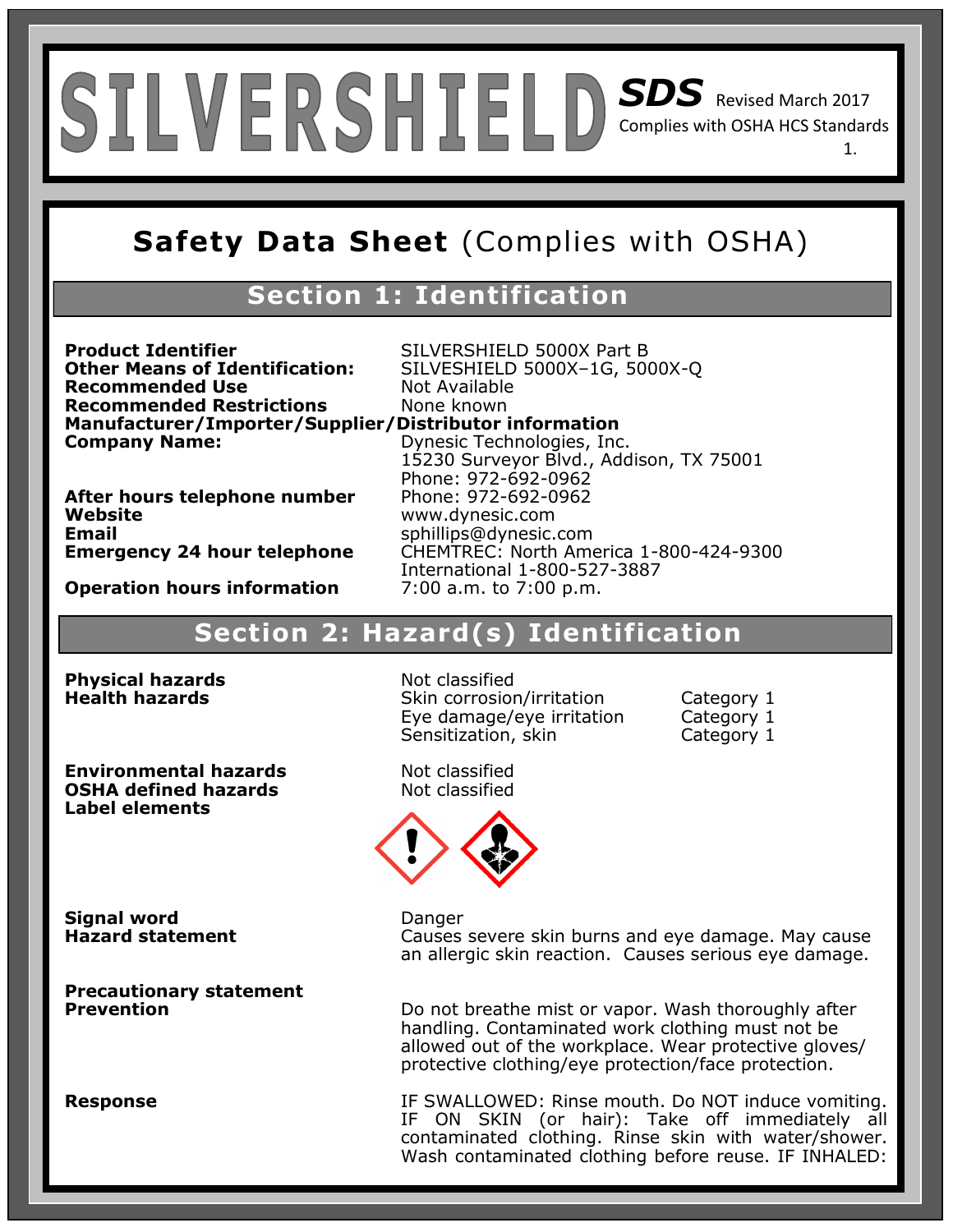Remove person to fresh air and keep comfortable for breathing. Immediately call a poison center/doctor. Specific treatment see Section 4 of this SDS. IF IN EYES: Rinse cautiously with water for several minutes. Remove contact lenses, if present and easy to do. Continue rinsing. IF ON SKIN: Wash with plenty of soap and water. If skin irritation or rash occurs: Get medical advice/attention.

2.

**Storage** Store locked up. **Disposal Dispose of contents/container in accordance with local/** regional/national/international regulations.

**Hazard(s) not otherwise classified (HNOC)** None known

**Supplemental information** Not applicable

# **Section 3: Composition/Information on Ingredients**

#### **Mixtures**

| <b>Chemical name Common Name and Synonyms</b> | <b>CAS Number</b> | %          |
|-----------------------------------------------|-------------------|------------|
| <b>BENZYL ALCOHOL</b>                         | $100 - 51 - 6$    | 35-45      |
| 3-AMINOMETHYL-3,5,5-TRIMETHYL CYCLOHEXYLAMINE | 2855-13-2         | $20 - 30$  |
| TRIMETHYLHEXAMETHYLENE DIAMINE                | 25620-58-0        | $5 - < 10$ |
| [3-(aminoethyl)phenyl]methanamine             | 1477-55-0         | 7.28       |
| 3-AMINOPROPYLTRIETHOXYSILANE                  | $919 - 30 - 2$    | $1 - 10$   |

### **Section 4: First Aid Measures**

**Inhalation** Remove victim to fresh air and keep at rest in a position comfortable for breathing. Oxygen or artificial respiration if needed. Do not use mouth-tomouth method if victim inhaled the substance. Induce artificial respiration with the aid of a pocket mask equipped with a one-way valve or other proper respiratory medical device. Call a physician or poison control center immediately.

- **Skin contact** Remove contaminated clothing immediately and wash skin with soap and water. Call a physician or poison control center immediately. Chemical burns must be treated by a physician. For minor skin contact, avoid spreading material on unaffected skin. Wash contaminated clothing before reuse. Wash clothing separately before reuse.
- **Eye contact** Immediately flush eyes with plenty of water for at least 15 minutes. If a contact lens is present, DO NOT delay irrigation or attempt to remove the lens. Continue rinsing. Call a physician or poison control center immediately.
- **Ingestion Call a physician or poison control center immediately. If swallowed, rinse** mouth with water (only if the person is conscious). Never give anything by mouth to a victim who is unconscious or is having convulsions. Do not induce vomiting. If vomiting occurs, keep head low so that stomach content doesn't get into the lungs. Do not use mouth-to-mouth method if victim ingested the substance. Induce artificial respiration with the aid of a pocket mask equipped with a one-way valve or other proper respiratory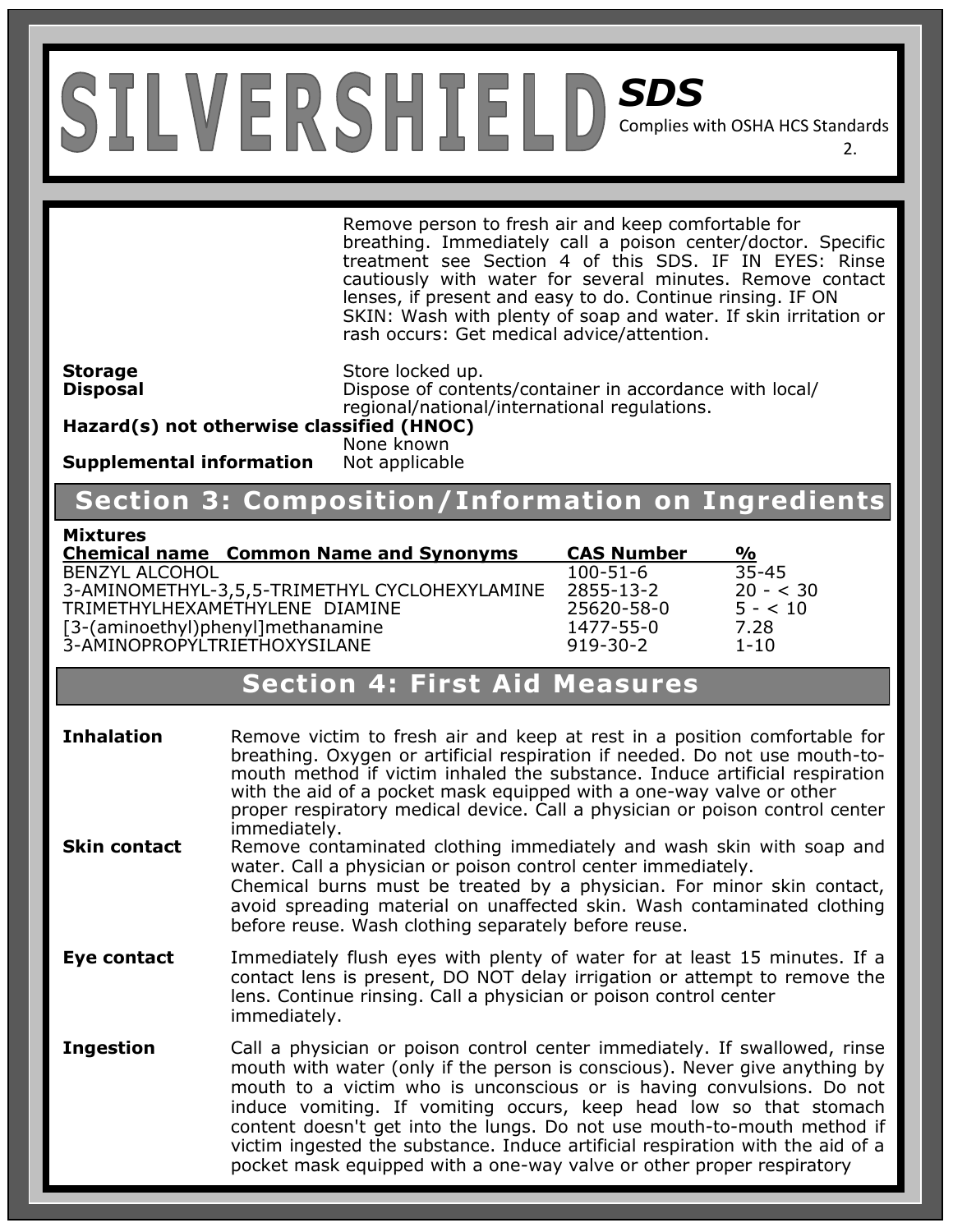medical device.

#### **Most important symptoms/effects, acute and delayed**

Burning pain and severe corrosive skin damage. Causes serious eye damage. Symptoms may include stinging, tearing, redness, swelling, and blurred vision. Permanent eye damage including blindness could result. May cause an allergic skin reaction. Dermatitis. Rash.

3.

**Indication of immediate medical attention and special treatment needed**  Provide general supportive measures and treat symptomatically. Keep victim under

observation.

**medical attention and special treatment needed** 

Symptoms may be delayed.

#### **General information**

Ensure that medical personnel are aware of the material(s) involved, and take precautions to protect themselves. Show this safety data sheet to the doctor in attendance.

### **Section 5: Fire-Fighting Measures**

#### **Suitable extinguishing media**

Water fog. Foam. Dry chemical powder. Carbon dioxide (CO2).

#### **Unsuitable extinguishing media**

Do not use water jet as an extinguisher, as this will spread the fire.

#### **Specific hazards arising from the chemical**

Fire may produce irritating, corrosive and/or toxic gases.

#### **Special protective equipment and precautions for firefighters**

Self-contained breathing apparatus and full protective clothing must be worn in case of fire. **Fire-fighting equipment/instructions** 

# Wear full protective clothing, including helmet, self-contained positive pressure or pressure

demand breathing apparatus, protective clothing and face mask.

#### **Fire fighting equipment/instructions**

In the event of fire, cool tanks with water spray. Use water spray to cool unopened containers. Cool containers exposed to flames with water until well after the fire is out. Water runoff can cause environmental damage.

#### **Specific methods**

In the event of fire, cool tanks with water spray. Use water spray to cool unopened containers. **General fire hazards** No unusual fire or explosion hazards noted.

## **Section 6: Accidental Release Measures**

#### **Pesonal precautions, protective equipment and emergency procedures**

Keep unnecessary personnel away. Keep people away from and upwind of spill/leak. Wear appropriate protective equipment and clothing during clean-up. Do not breathe mist or vapor. Fully encapsulating, vapor protective clothing should be worn for spills and leaks with no fire. Do not touch damaged containers or spilled material unless wearing appropriate protective clothing. Ventilate closed spaces before entering them. Local authorities should be advised if significant spillages cannot be contained. For personal protection, see section 8 of the SDS.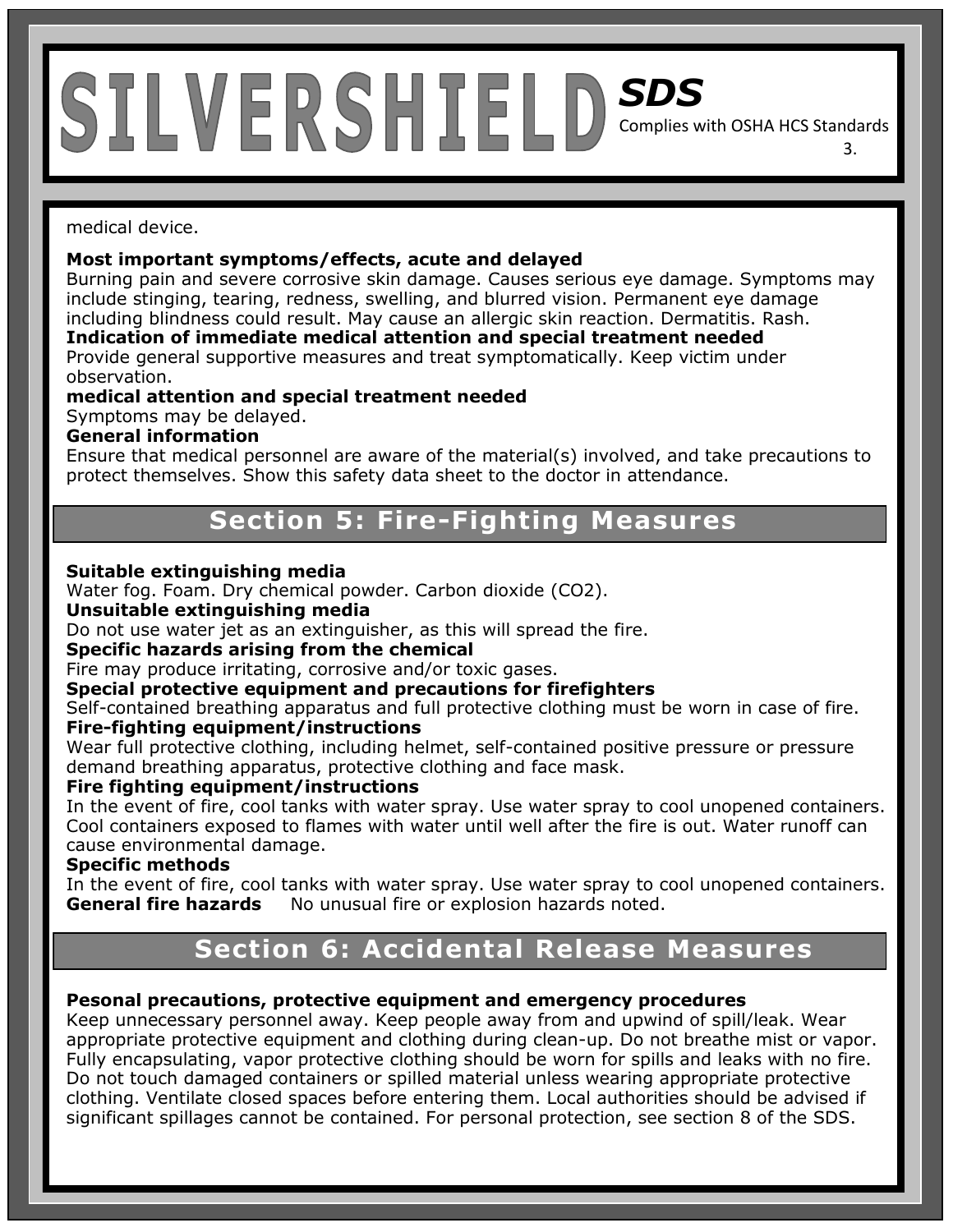#### **Methods and materials for containment and cleaning up**

Extinguish all flames in the vicinity. This product is miscible in water. .

**Large Spills:** Stop the flow of material, if this is without risk. Dike the spilled material, where this is possible. Cover with plastic sheet to prevent spreading. Absorb in vermiculite, dry sand or earth and place into containers. Following product recovery, flush area with water.

4.

**Small Spills:** Wipe up with absorbent material (e.g. cloth, fleece). Clean surface thoroughly to remove residual contamination.

Never return spills to original containers for re-use. For waste disposal, see section 13 of the SDS.

#### **Environmental precautions**

Prevent further leakage or spillage if safe to do so. Avoid discharge into drains, water courses or onto the ground.

### **Section 7: Section 7: Handling And Storage**

#### **Precautions for safe handling**

Do not handle until all safety precautions have been read and understood. Do not get this material in contact with eyes. When using do not eat or drink. Do not get this material in contact with skin. Do not taste or swallow. Avoid prolonged exposure. Use personal protective equipment as required. Do not get this material on clothing. Observe good industrial hygiene practices. Do not breathe dust/fume/gas/mist/vapors/spray. Wash hands thoroughly after handling.

#### **Conditions for safe storage, including any incompatibilities**

Store locked up. Store away from incompatible materials (see Section 10 of the SDS). Keep away from food, drink and animal feedingstuffs.

### **Section 8: Exposure Controls/Personal Protection**

#### **Occupational exposure limits US. ACGIH Threshold Limit Values**

| <b>Components</b>                                                        | Type        | <b>Value</b>                      |
|--------------------------------------------------------------------------|-------------|-----------------------------------|
| [3-(aminoethyl)phenyl]meth anamine (CAS 1477-55-0)                       | Ceiling     | $0.1 \,\mathrm{mg/m}$             |
| US. NIOSH: Pocket Guide to Chemical Hazards<br><b>Components</b>         | <b>Type</b> | <b>Value</b>                      |
| [3-(aminoethyl)phenyl]meth anamine (CAS 1477-55-0)                       | Ceiling     | $0.1 \,\mathrm{mg/m}$             |
| US. AIHA Workplace Environmental Exposure Level (WEEL) Guides Components |             |                                   |
| BENZYL ALCOHOL (CAS 100-51-6)                                            | TWA         | 44.2 mg/m3                        |
| <b>Biological limit values</b>                                           |             |                                   |
| No biological exposure limits noted for the ingredient(s).               |             |                                   |
| <b>Exposure guidelines</b>                                               |             |                                   |
| US - California OELs: Skin designation                                   |             |                                   |
| 3-(aminoethyl)phenyl]meth anamine (CAS 1477-55-0)                        |             | Can be absorbed through the skin. |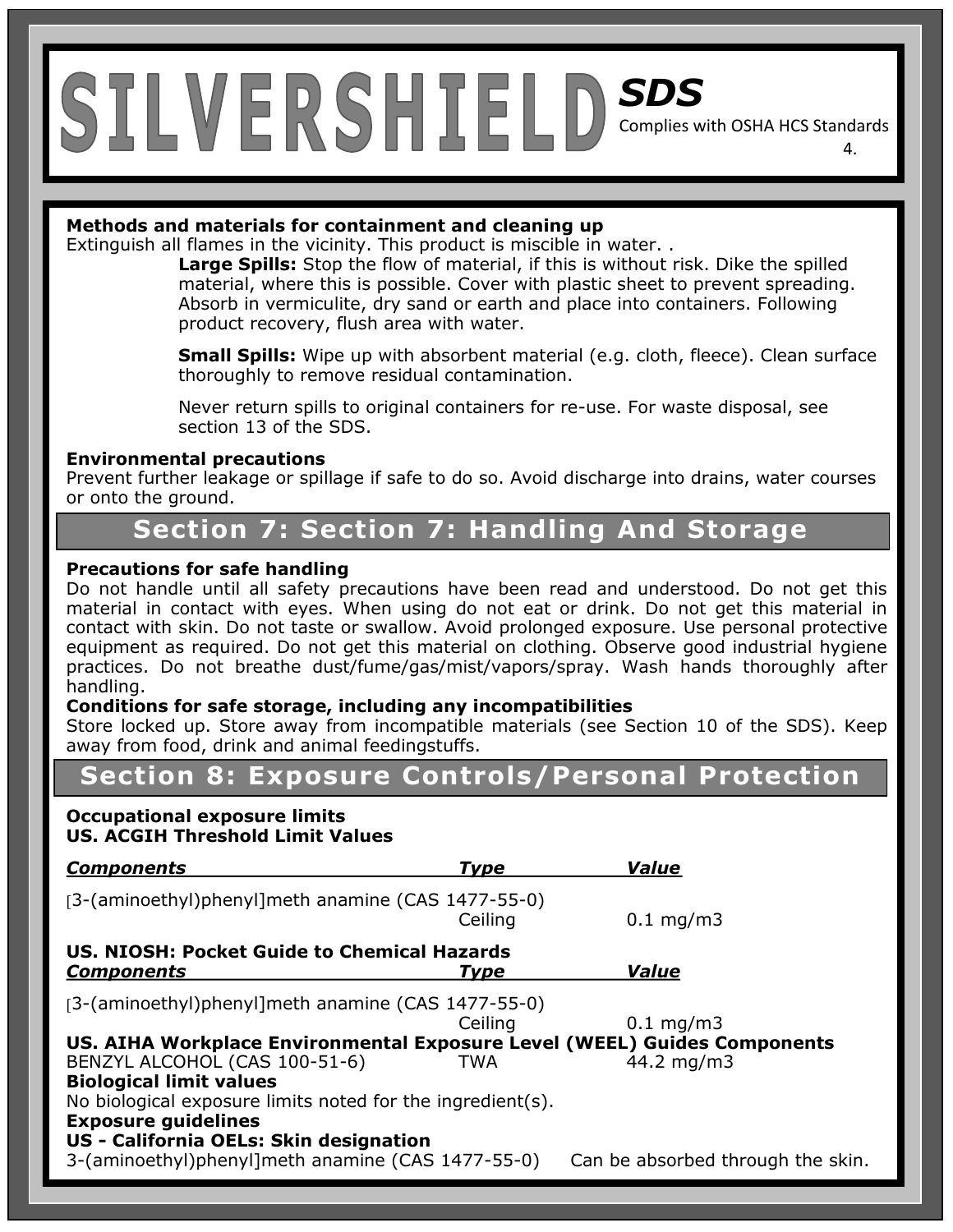# *SDS*

Complies with OSHA HCS Standards 5.

#### **US - Tennessee OELs: Skin designation**

[3-(aminoethyl)phenyl]methanamine (CAS 1477-55-0) Can be absorbed through the skin. **US ACGIH Threshold Limit Values: Skin designation** 

[3-(aminoethyl)phenyl]methanamine (CAS 1477-55-0) Can be absorbed through the skin. **US NIOSH Pocket Guide to Chemical Hazards: Skin designation** 

[3-(aminoethyl)phenyl]methanamine (CAS 1477-55-0) Can be absorbed through the skin.

#### **Appropriate engineering controls**

Good general ventilation (typically 10 air changes per hour) should be used. Ventilation rates should be matched to conditions. If applicable, use process enclosures, local exhaust ventilation, or other engineering controls to maintain airborne levels below recommended exposure limits. If exposure limits have not been established, maintain airborne levels to an acceptable level. Ensure adequate ventilation, especially in confined areas. General ventilation normally adequate. Provide adequate general and local exhaust ventilation.

#### **Individual protection measures, such as personal protective equipment Eye/face protection**

Do not get in eyes. Avoid contact with eyes. Wear eye/face protection. Chemical goggles are recommended. Face-shield. Wear chemical protective equipment that is specifically recommended by the manufacturer. Provide an emergency eye wash fountain and quick drench shower in the immediate work area.

#### **Hand protection**

Chemical resistant gloves are recommended.

#### **Other**

Do not get this material in contact with skin. Avoid contact with the skin. Do not get this material on clothing. Wear appropriate chemical resistant clothing. Structural firefighters protective clothing provides limited protection in fire situations ONLY; it is not effective in spill situations. Chemical resistant gloves. Wear protective gloves. Wear chemical protective equipment that is specifically recommended by the manufacturer. It may provide little or no thermal protection.

#### **Respiratory protection**

Do not breathe dust/fume/gas/mist/vapors/spray. When workers are facing concentrations above the exposure limit they must use appropriate certified respirators.

#### **Thermal hazards Not available**

#### **General hygiene considerations**

When using, do not eat, drink or smoke. Do not get in eyes. Do not get this material in contact with skin. Do not get this material on clothing. Avoid contact with eyes. Avoid contact with skin. Wash hands after handling. Wash hands before breaks and immediately after handling the product. Wash hands after handling and before eating. Contaminated work clothing should not be allowed out of the workplace. Handle in accordance with good industrial hygiene and safety practice.

# **Section8: Exposure Controls/Personal Protection Section 9: Physical and Chemical Properties**

#### **Appearance**

**Physical state** Liquid **Form** Liquid **Color** Not available **Odor** Not available **Odor threshold** Not available **pH** Not available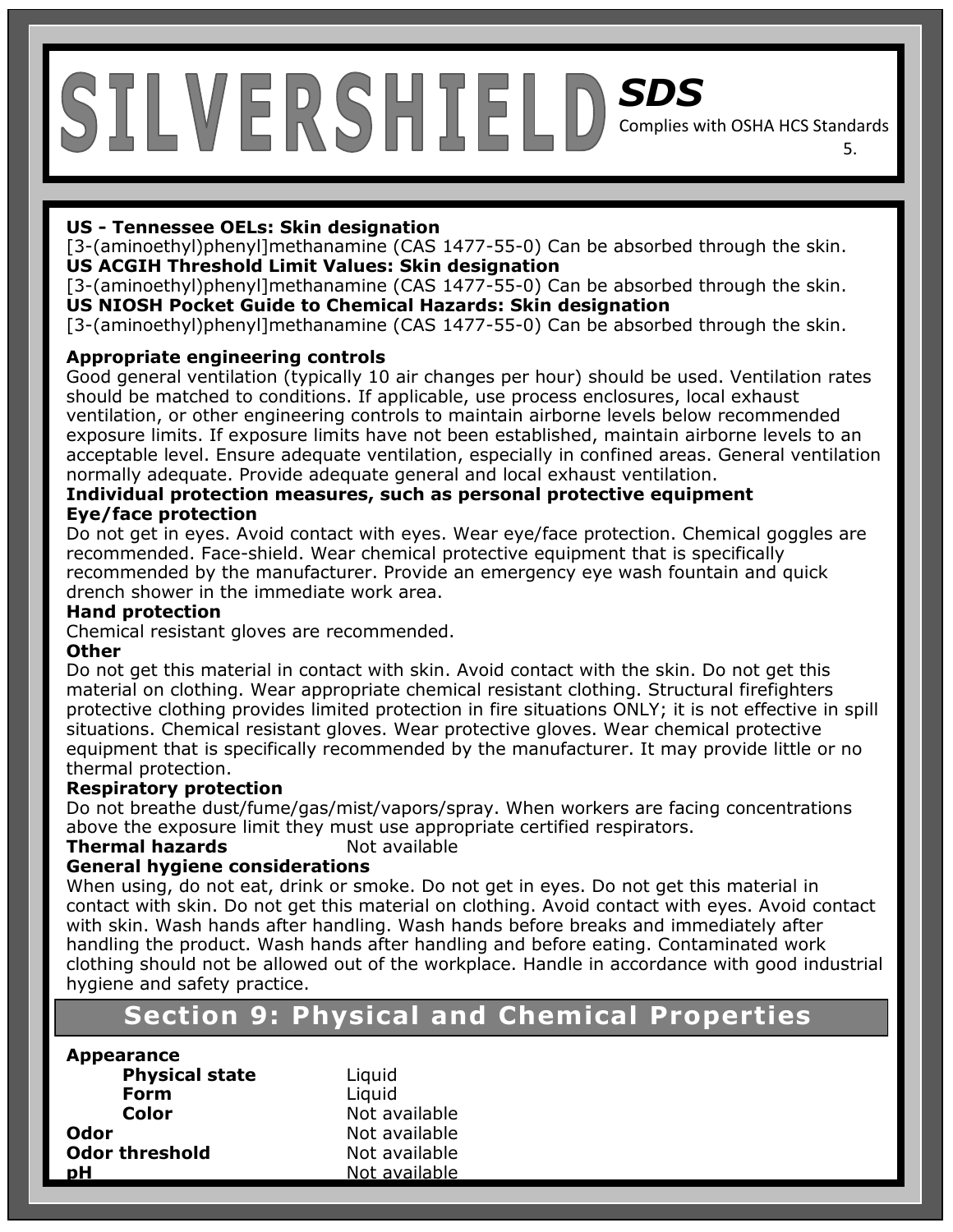**Melting point/freezing point** Not available **Initial boiling point and boiling range** 

|                                                                                        | 212 °F ( $>$ 260 °C)      |               |
|----------------------------------------------------------------------------------------|---------------------------|---------------|
| <b>Flash point</b>                                                                     | $> 200$ °F ( $> 93.3$ °C) |               |
| <b>Evaporation rate</b>                                                                | Not available             |               |
| <b>Flammability (solid, gas)</b> Not available                                         |                           |               |
| Upper/lower flammability or explosive limits                                           |                           |               |
| <b>Flammability limit - lower (%)</b> Not available                                    |                           |               |
| <b>Flammability limit upper (%)</b> Not available                                      |                           |               |
| Explosive limit - lower $(\%)$                                                         |                           | Not available |
| <b>Explosive limit - upper</b> $(\%)$ Not available                                    |                           |               |
| <b>Vapor pressure</b>                                                                  | Not available             |               |
| <b>Vapor density</b>                                                                   | Not available             |               |
| <b>Relative density</b>                                                                | Not available             |               |
| Solubility(ies)                                                                        |                           |               |
| <b>Solubility (water)</b> Not available                                                |                           |               |
| Partition coefficient (n-octanol/water) Not available                                  |                           |               |
| <b>Auto-ignition temperature</b> 816.8 $\textdegree$ F (436 $\textdegree$ C) estimated |                           |               |
| <b>Decomposition temperature</b> Not available                                         |                           |               |
| <b>Viscosity</b>                                                                       | Not available             |               |
| <b>Other information</b>                                                               |                           |               |
| <b>Density</b>                                                                         | 8.53 lb./gal estimated    |               |
| <b>Percentage volatile</b> $\leq 10\%$                                                 |                           |               |
| <b>Specific Gravity</b>                                                                | 1.02 estimated            |               |

# **Section 10: Stability and Reactivity**

**Reactivity Not available Possibility of hazardous reactions** 

**Chemical stability** Material is stable under normal conditions.

6.

**Conditions to avoid** Avoid temperatures exceeding the flash point. Contact with

Not available

incompatible materials.

**Incompatible materials** Peroxides. Phenols.

**Hazardous decomposition products** 

Irritating and/or toxic fumes and gases may be emitted upon the products decomposition.

# **Section8: Exposure Controls/Personal Protection Section 11: Toxicological Information**

|                   | <b>Information on likely routes of exposure</b>                              |
|-------------------|------------------------------------------------------------------------------|
| <b>Ingestion</b>  | May cause discomfort if swallowed.                                           |
| <b>Inhalation</b> | May be harmful if inhaled.                                                   |
| Skin contact      | Causes skin burns and eye damage. May cause an allergic skin reaction.       |
| Eye contact       | Causes serious eye damage.                                                   |
|                   | Symptoms related to the physical, chemical and toxicological characteristics |
|                   | Direct contact with eyes may cause temporary irritation.                     |
|                   | <b>Information on toxicological effects</b>                                  |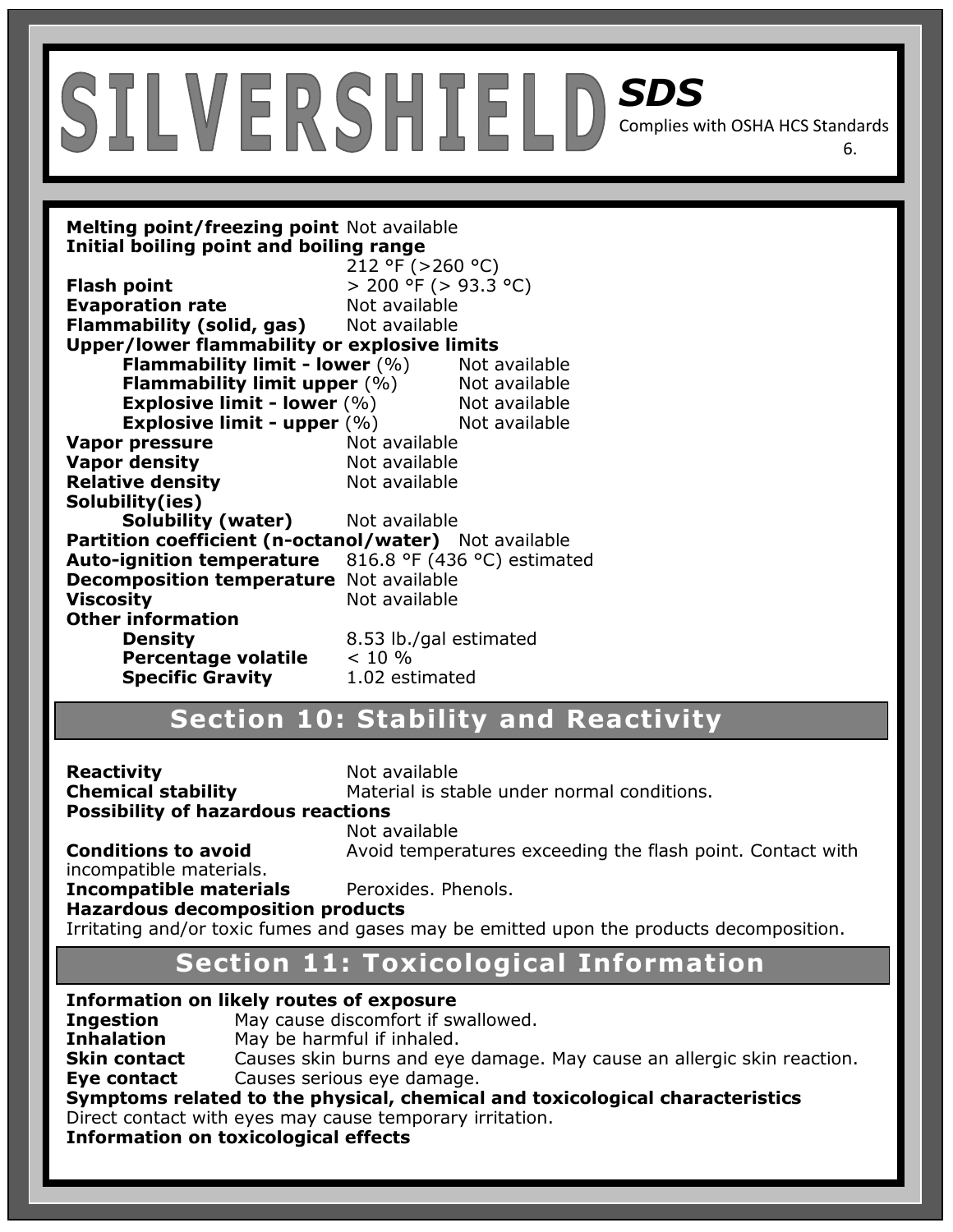**Acute toxicity**  *Components Species Test Results*  BENZYL ALCOHOL (CAS 100-51-6) **Acute**  *Dermal*  LD50 Rabbit 2000 mg/kg *Oral* LD50 Rat 1230 - 3100 mg/kg *\* Estimates for product may be based on additional component data not shown.* **Skin corrosion/irritation**  Irritating and may cause redness and pain. **Serious eye damage/eye irritation**  Causes severe eye burns. **Respiratory or skin sensitization Respiratory sensitization** Not available. **Skin sensitization Causes skin burns. Corrosive to skin and eyes. Germ cell mutagenicity**  No data available to indicate product or any components present at greater than 0.1% are mutagenic or genotoxic. **Carcinogenicity**  This product is not considered to be a carcinogen by IARC, ACGIH, NTP, or OSHA. This product contains crystalline silica. Silica is a known carcinogen; however in this encapsulated form the normal routes of exposure are unavailable. **Skin corrosion/irritation**  Prolonged skin contact may cause temporary irritation. cause temporary irritation. **IARC Monographs. Overall Evaluation of Carcinogenicity**  Not listed US. National Toxicology Program (NTP) Report on Carcinogens Not listed. **US. OSHA Specifically Regulated Substances (29 CFR 1910.1001-1050)**  Not regulated **Reproductive toxicity**  This product is not expected to cause reproductive or developmental effects. **Specific target organ toxicity - single exposure Mot classified Specific target organ toxicity - repeated exposure Mot classified Aspiration hazard** Not available **Chronic effects** Prolonged inhalation may be harmful.

7.

# **Section 12: Ecological Information**

#### **Ecotoxicity**

Accumulation in aquatic organisms is expected. Contains a substance which causes risk of hazardous effects to the environment. Expected to be toxic to aquatic organisms. May cause long-term adverse effects in the environment. Toxic to aquatic life with long lasting effects. Harmful to aquatic life with long lasting effects. The product contains a substance which may cause long-term adverse effects in the environment.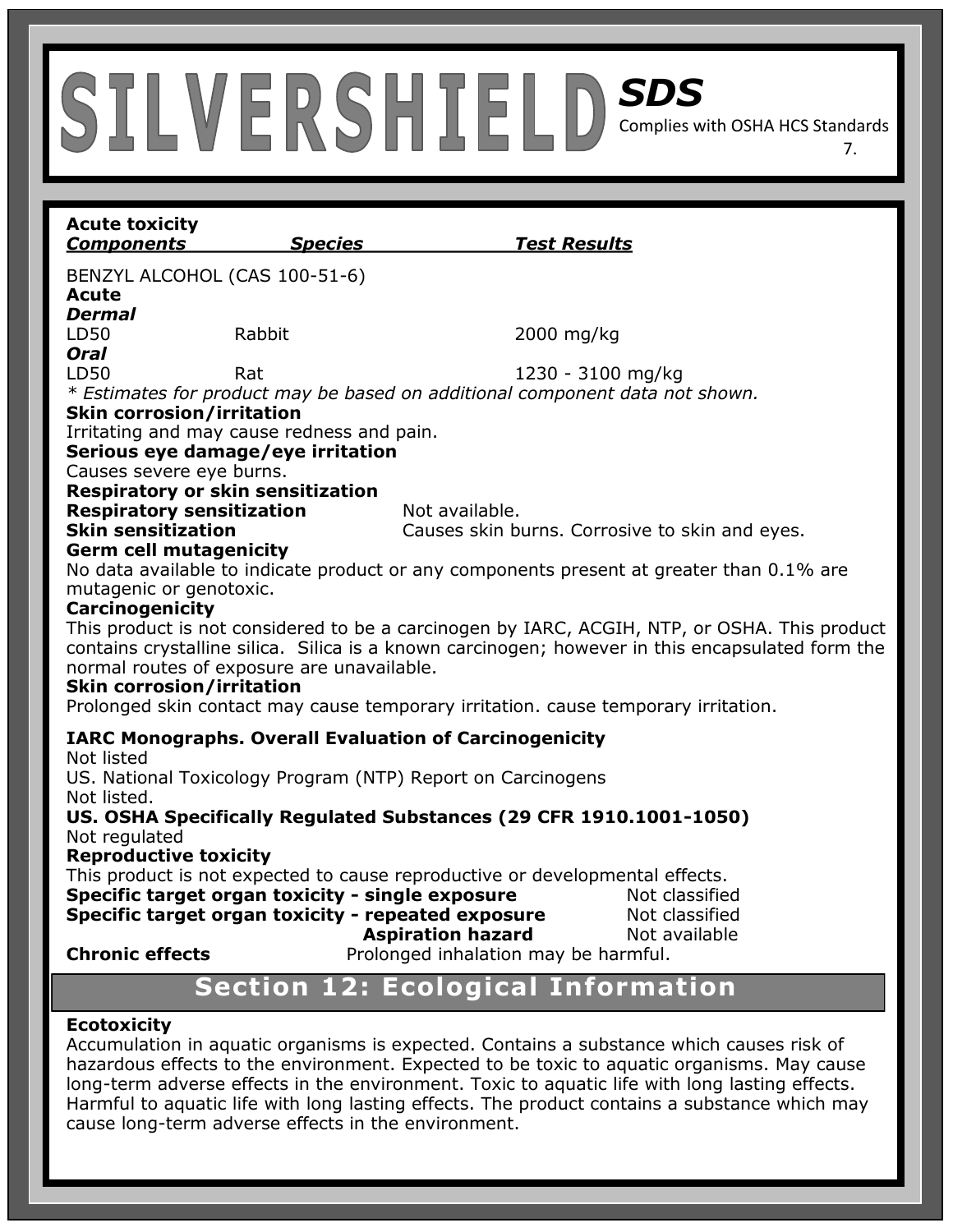| <b>Product</b>                       |             | <b>Species</b>                                                     | <b>Test Results</b>                                                          |
|--------------------------------------|-------------|--------------------------------------------------------------------|------------------------------------------------------------------------------|
|                                      |             | SP2XXX Series Part B Coating and Lining (All Colors) (CAS Mixture) |                                                                              |
| <b>Aquatic</b>                       |             |                                                                    |                                                                              |
| Crustacea                            | <b>EC50</b> | Daphnia                                                            | 57.2773 mg/l, 48 hours estimated                                             |
| Fish                                 | <b>LC50</b> | Fish.                                                              | 416.2358 mg/l, 96 hours estimated                                            |
| <b>Components</b>                    |             | <b>Species</b>                                                     | <b>Test Results</b>                                                          |
|                                      |             |                                                                    | 3-AMINOMETHYL-3,5,5-TRIMETHYLCYCLOHEXYLAMINE (CAS 2855-13-2)                 |
| <b>Aquatic</b>                       |             |                                                                    |                                                                              |
| Crustacea                            | EC50        | Daphnia magna                                                      | 14.6 - 21.5 mg/l, 48 hours                                                   |
|                                      |             | BENZYL ALCOHOL (CAS 100-51-6)                                      |                                                                              |
| <b>Aquatic</b>                       |             |                                                                    |                                                                              |
| Fish                                 | <b>LC50</b> |                                                                    | Bluegill (Lepomis macrochirus)                                               |
|                                      |             |                                                                    | 10 mg/l, 96 hours                                                            |
|                                      |             |                                                                    | * Estimates for product may be based on additional component data not shown. |
| <b>Persistence and degradability</b> |             |                                                                    |                                                                              |
|                                      |             | No data is available on the degradability of this product.         |                                                                              |
| Rioaccumulative notential            |             |                                                                    | Alot availahla                                                               |

8.

| <b>Bioaccumulative potential</b> | Not available |
|----------------------------------|---------------|
| <b>Mobility in soil</b>          | Not available |
| <b>Other adverse effects</b>     | Not available |

## **Section 13: Disposal Considerations**

#### **Disposal instructions**

Not regulated. Collect and reclaim or dispose in sealed containers at licensed waste disposal site. Do not discharge into drains, water courses or onto the ground. Dispose of contents/ container in accordance with local/regional/national/international regulations. When your own wastewater treatment plant is not available, collect entire waste and then charge to a licensed industrial waste management professional with manifests for industrial waste.

#### **Hazardous waste code** Not applicable

#### **Waste from residues / unused products**

Dispose of in accordance with local regulations. Empty containers or liners may retain some product residues. This material and its container must be disposed of in a safe manner (see: Disposal instructions). Avoid discharge into water courses or onto the ground.

#### **Contaminated packaging**

i

Empty containers should be taken to an approved waste handling site for recycling or disposal. Since emptied containers may retain product residue, follow label warnings even after container is emptied.

# **Section 14: Transportation Information**

| <b>DOT</b>                 |   |                                                                            |                          |
|----------------------------|---|----------------------------------------------------------------------------|--------------------------|
| <b>IMDG</b><br>UN number   |   | UN2735                                                                     |                          |
| UN proper shipping name    |   |                                                                            |                          |
|                            |   | AMINES, LIQUID, CORROSIVE, N.O.S. or POLYAMINES, LIQUID, CORROSIVE, N.O.S. |                          |
| Transport hazard class(es) |   |                                                                            |                          |
| <b>Class</b>               | 8 | <b>Subsidiary risk</b>                                                     | $\overline{\phantom{a}}$ |
| <b>Labels</b>              | 8 | <b>Packing group</b>                                                       |                          |
|                            |   |                                                                            |                          |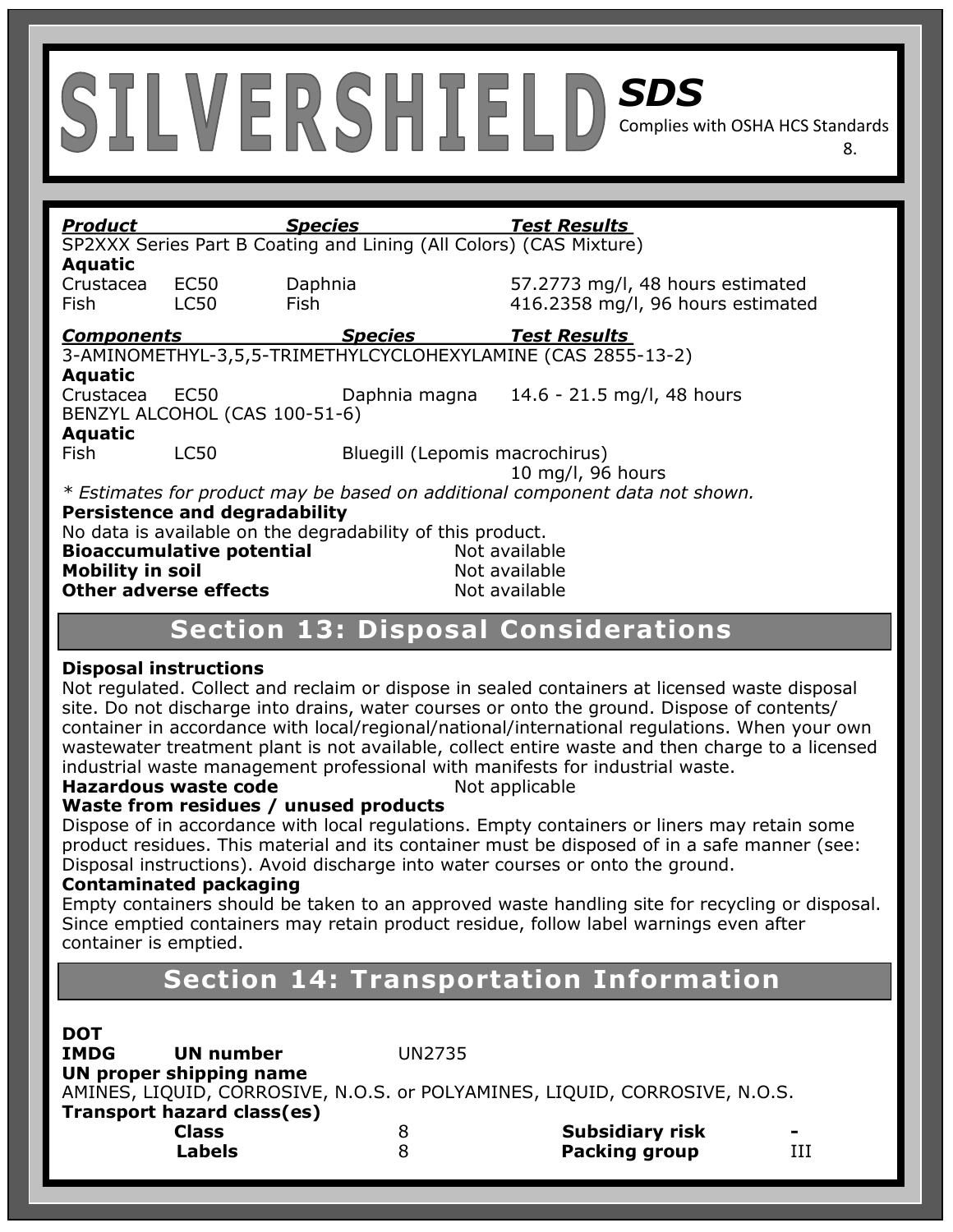**Special precautions for user** Not available **Special provisions** IB3, T7, TP1, TP28 **Packaging exceptions** 154 **Packaging non bulk** 203 **Packaging bulk** 241 **IATA UN number** UN2735 **UN proper shipping name** Amines, liquid, corrosive, n.o.s. **Transport hazard class(es) Class** 8 **Subsidiary risk** - **Packing group 111 Environmental hazards** No **ERG Code** 8L **Special precautions for use** Not available **Passenger and cargo Allowed with restrictions aircraft Cargo aircraft only Allowed with restrictions IMDG UN number UN2735 UN proper shipping name** AMINES, LIQUID, CORROSIVE, N.O.S. or POLYAMINES, LIQUID, CORROSIVE, N.O.S. **Transport hazard class(es) Class** 8 **Subsidiary risk** - **Packing group** III **Environmental hazards Marine pollutant No EmS** F-A, S-B **Special precautions for user** Not available **Transport in bulk according to Annex II of MARPOL 73/78 and the IBC Code**  Not available **DOT** 

9.

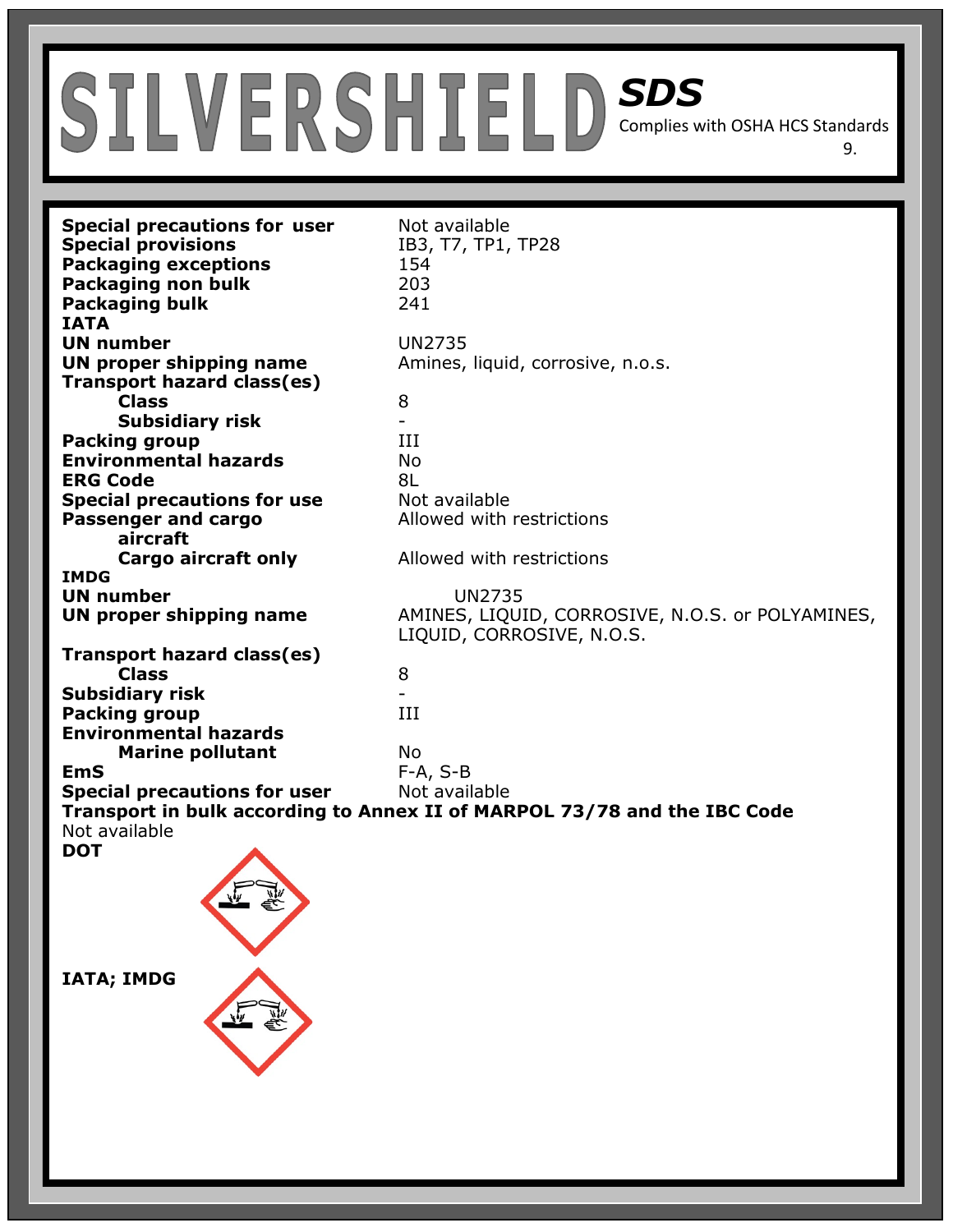# *SDS*

Complies with OSHA HCS Standards 10.

# **Section 15: Regulatory information**

#### **US federal regulations**

This product is a "Hazardous Chemical" as defined by the OSHA Hazard Communication Standard, 29 CFR 1910.1200.

**TSCA Inventory List. TSCA Section 12(b) Export Notification (40 CFR 707, Subpt. D)** Not regulated **CERCLA Hazardous Substance List (40 CFR 302.4)**  Not listed

**US. OSHA Specifically Regulated Substances (29 CFR 1910.1001-1050)**  Not regulated

**Superfund Amendments and Reauthorization Act of 1986 (SARA)** 

**Hazard categories** Immediate Hazard - Yes Delayed Hazard - No Fire Hazard - No Pressure Hazard - No Reactivity Hazard - No

#### **Sara 311/312**

**Hazardous chemical** No **SARA 313 (TRI reporting)** Not regulated **Other federal regulations** 

**Clean Air Act (CAA) Section 112 Hazardous Air Pollutants (HAPs) List**  Not regulated

**Clean Air Act (CAA) Section 112(r) Accidental Release Prevention (40 CFR 68.130)** Not regulated

**Clean Water Act (CWA) Section 112(r) (40 CFR 68.130)**  Hazardous substance

**Safe Drinking Water Act** Not regulated

#### **US state regulations**

California Safe Drinking Water and Toxic Enforcement Act of 1986 (Proposition 65): This material is not known to contain any chemicals currently listed as carcinogens or reproductive toxins.

#### **International Inventories**

#### **Country(s)/region Inventory name On inventory (yes/no)\***

| <b>Australia</b>                       | Australian Inventory of Chemical Substances (AICS)                                               | Yes        |
|----------------------------------------|--------------------------------------------------------------------------------------------------|------------|
| Canada                                 | Domestic Substances List (DSL)                                                                   | <b>Yes</b> |
| Canada                                 | Non-Domestic Substances List (NDSL)                                                              | No         |
| <b>China</b>                           | Inventory of Existing Chemical Substances China                                                  | <b>Yes</b> |
| <b>Europe</b>                          | European Inventory of Existing Commercial Chemical Substances No                                 |            |
| <b>Europe</b>                          | European List of Notified Chemical Substances (ELINCS)                                           | No.        |
| Japan                                  | Inventory of Existing and New Chemical Substances                                                | No         |
| <b>Korea</b>                           | Existing Chemicals List (ECL)                                                                    | <b>Yes</b> |
| <b>New Zealand</b>                     | New Zealand Inventory                                                                            | <b>Yes</b> |
| <b>Philippines</b>                     | Philippine Inventory of Chemicals and Chemical Substances                                        | <b>Yes</b> |
| <b>United States &amp; Puerto Rico</b> |                                                                                                  |            |
|                                        | Toxic Substances Control Act (TSCA) Inventory                                                    | Yes        |
|                                        | $*$ N "Vec" indicates that all components of this product comply with the inventory requirements |            |

es that all components of this product comply with the inventory requirements